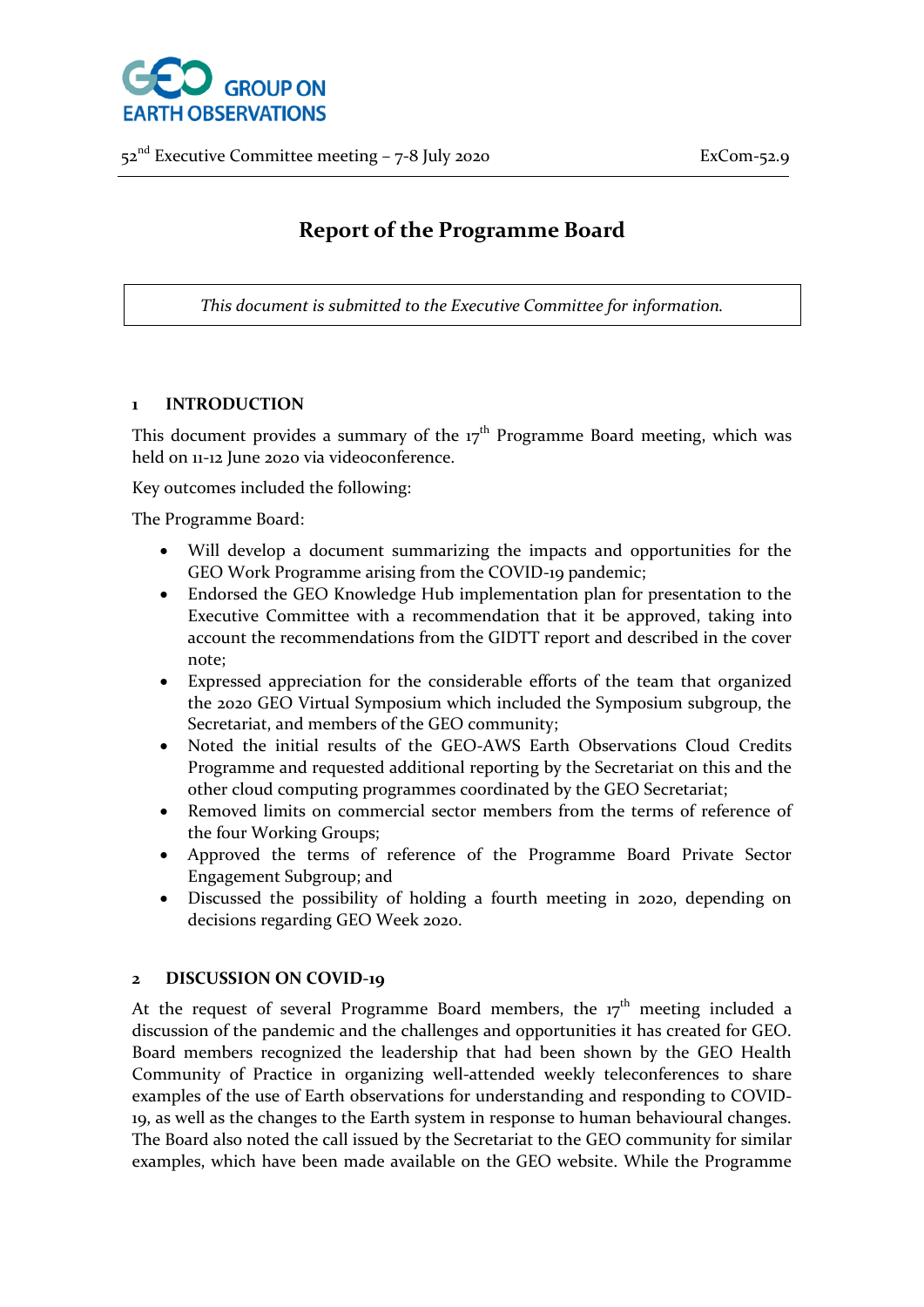

52 nd Executive Committee meeting – 7-8 July <sup>2020</sup> ExCom-52.9

Board felt that these efforts were laudable, there was a need for a more formal statement from GEO.

The Programme Board proposed that a document, with recommendations be prepared for discussion at the 2020 Plenary, or by the Executive Committee should the Plenary not be held this year. This document should examine the consequences of the pandemic on the GEO Work Programme, including though not limited to:

- Impacts on the engagement priorities;
- Emerging needs to strengthen certain GEO Work Programme activities or to add new activities, in light of what has been learned; and
- Opportunities to accelerate connections with non-Earth observation data, such as socio-economic, statistics and mobile phone data, as well as connections with the commercial sector.

In preparing this document, the Programme Board wanted to ensure that existing subgroups and engagement teams be used, especially with regard to contact with GEO Work Programme activities. A recommendation on the specific process for preparing the document for Plenary was requested from the Programme Board co-chairs and the Secretariat by the end of June.

# **3 GEO KNOWLEDGE HUB IMPLEMENTATION PLAN**

A first version of the GEO Knowledge Hub implementation plan had been presented to the Programme Board at its  $16<sup>th</sup>$  meeting in February 2020. At that time, it was clear from the discussion that there were divergent views within the GEOSS Infrastructure Development Task Team (GIDTT) regarding the adequacy of the plan. While the initial schedule had proposed that the plan be brought to the  $51<sup>st</sup>$  meeting of the Executive Committee, the Programme Board believed that additional time was required to reach a consensus on the GIDTT and so a revised schedule was presented to the Board by the Secretariat. This revised schedule was endorsed by the Programme Board.

A new version, 4.1, of the implementation plan was circulated to Programme Board members three weeks in advance of the  $17<sup>th</sup>$  PB meeting. This was later accompanied by a separate report from the GIDTT, which made several recommendations concerning the development of the GEO Knowledge Hub, principally that approval for continued development be given on an annual basis and following a review of progress by the Programme Board and the Executive Committee. The report also agreed that the next phase of development of the GEO Knowledge Hub, to June 2021, should proceed. The recommendations were agreed by the members of the GIDTT, including the Secretariat.

Following discussion of the documents, the Programme Board endorsed the GEO Knowledge Hub implementation plan for presentation to the Executive Committee, with a recommendation that the plan be approved.

Further details of the implementation plan, the GIDTT recommendations, and the Programme Board decision may be found in document ExCom 52.5 GEO Knowledge Hub Implementation Plan.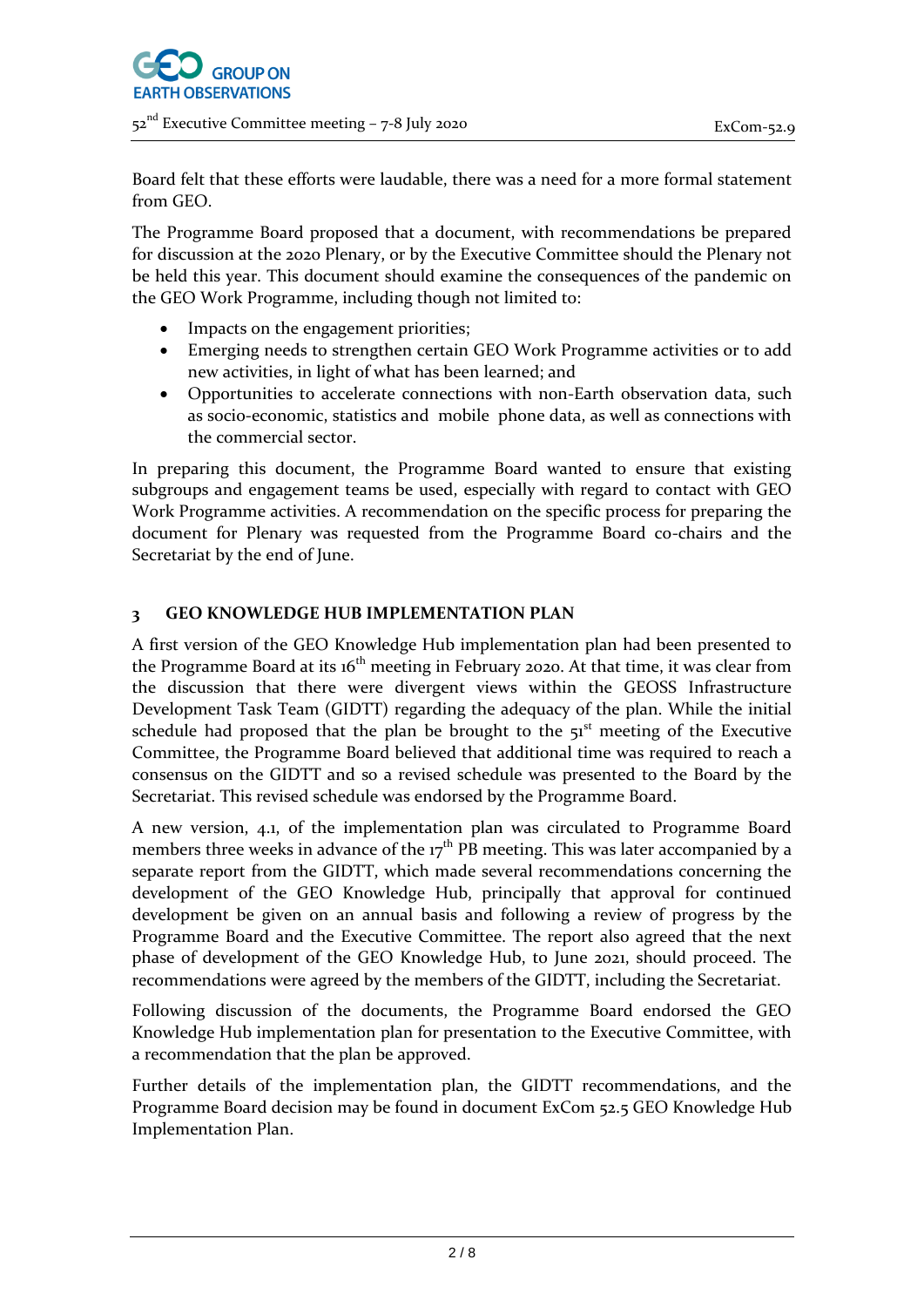

# **4 GEO 2020 VIRTUAL SYMPOSIUM**

One of the many consequences of the COVID-19 pandemic for GEO was that travel restrictions were imposed by many countries around the time that the planning for the 2020 GEO Symposium was getting started. The Programme Board Symposium Subgroup, following consultation with Board members, accepted a recommendation from the Secretariat that the meeting be shifted to an online ("virtual") format. This required some changes to times and dates, with the result that the Symposium went from three full days to five half-days and to moving the  $17<sup>th</sup>$  Programme Board meeting, originally planned for the week of the Symposium, to the week prior.

The Symposium Subgroup looked at good practices used by other meetings, notably the successful virtual meeting of the CEOS Strategic Implementation Team (SIT). A major challenge during the organization was the need to find an application that would permit easy interaction between the session panellists and the participants, while being stable, accessible to all countries, requiring minimal bandwidth, and easy to manage. This challenge only intensified as the numbers of registrants climbed, at first in the hundreds, then above one thousand. After much testing and discussion, the Subgroup settled on a solution which used the standard Secretariat videoconference app (BlueJeans) for the panellists, two video streaming platforms (Youtube and CDNvideo) to allow participants to follow the live discussions, and an audience engagement app (Slido) to enable participants to ask questions to panellists.

As always, the GEO community rallied to the call for session organizers and speakers. The available sessions soon filled and there were additional requests for presentations and sessions that could not be accommodated. The Programme Board supported extending the Symposium in some form as a continuing webinar series and recommended that, should the Secretariat have the capacity to offer such a series, the Programme Board engagement teams and the Capacity Development Working Group be asked to collaborate on the series.

The total number of registrants for the 2020 Symposium exceeded 1,600. For comparison, a typical number of registrations (not actual attendees) for an in-person Symposium are about 200-300. A survey will be sent to Symposium registrants in the following week to understand the demographics, interests, and level of satisfaction of participants with this new format. Session facilitators and presenters will also be surveyed separately. As well, the Secretariat will analyse data from the streaming and engagement apps to determine actual usage. This information is expected to be quite valuable for the organization of future GEO events.

The Programme Board thanked the Symposium Subgroup members for their dedicated efforts in planning the Symposium, notably the co-chairs Kerry Sawyer and Kathy Fontaine, as well as the Secretariat, especially Wenbo Chu, Rik Baeyens, and Thea Mills.

# **5 GEO CLOUD COMPUTING PROGRAMMES**

The Secretariat provided an update on three cloud computing programmes that have been launched in response to offers from commercial firms:

GEO-Amazon Web Services (AWS) Earth Observation Cloud Credits Programme;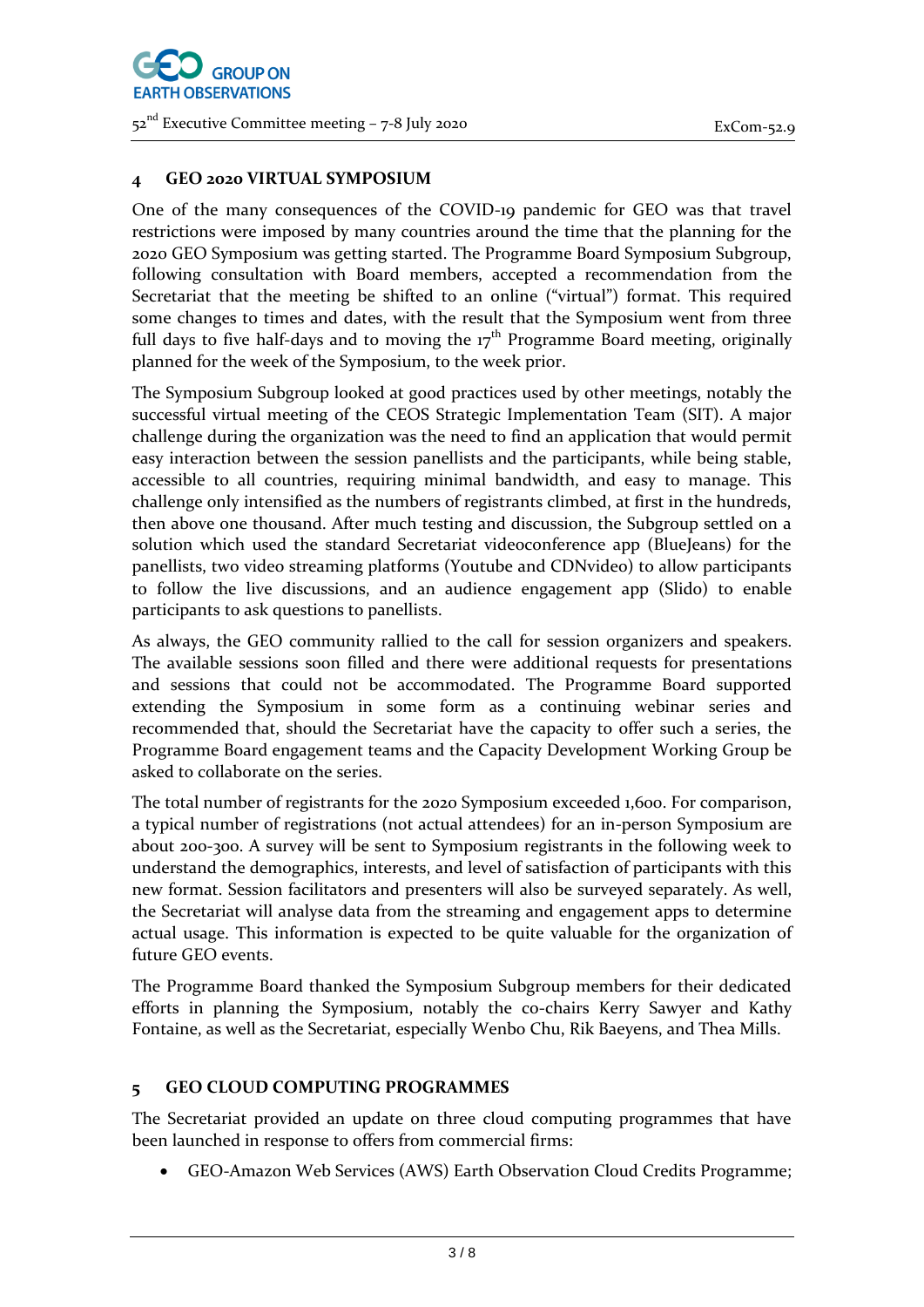- GEO-Google Earth Engine (GEE) License Programme; and
- GEOBON-Microsoft: Essential Biodiversity Variables (EBVs) in the Cloud.

The first of these, GEO-AWS, is nearing completion of its first year of implementation. The Secretariat reported that, of the 20 projects approved to receive credits, 11 have been active and are producing results, while the other nine have encountered difficulties.

Examples of initial results included:

<u>.</u>

- Automated monitoring of illegal deforestation using the Brazilian data cube;
- Integration of diverse data streams to inform ecosystem management in Costa Rica;
- Installation and deployment of the Open Data Cube in Ukraine to support crop classification and vulnerable habitat identification;
- Groundwork being put in place to monitor human settlements and environmental impacts in India; and
- Monitoring of changes in the Houralazim wetland in Iraq.

More broadly, the programme is demonstrating the value of a zero-download model to a new range of users, as well as increased consistency of results. The open science approach promoted in the programme is also leading to greater collaboration and is enabling broader uptake, especially in developing countries where institutional capabilities do not allow for hosting and administering the required infrastructure.

Issues encountered to date have ranged from impacts from COVID-19, personnel changes, infrastructure difficulties, costs associated with other software (e.g. GIS), and some scientific issues particular to certain projects. The Secretariat and AWS have monthly teleconferences in which they discuss progress and look for solutions for the lagging projects.

The closing date for applications to the second programme, GEO-GEE, was 15 April 2020. In response to a request from the Secretariat, seven Programme Board representatives and four other individuals from the GEO community volunteered to serve as expert reviewers, in addition to two Secretariat staff. <sup>1</sup> The review process was nearing completion at the time of the report. The projected launch date is 1 July.

Regarding the third programme, EBVs in the Cloud, the call for proposals was issued on 1 May 2020, with a deadline of 5 June. A total of 60 proposals were received, out of which the top four or five will be selected, the actual number dependent on the requested funding. The selection committee will be composed of 2 GEO BON representatives, 2 representatives from Microsoft AI for Earth, and one or two representatives of the Programme Board.

The Programme Board appreciated the information provided by the Secretariat but indicated their interest in greater detail about the projects. The Secretariat was asked to make available to Programme Board members the mid-term reports from each of the GEO-AWS projects. The Board also requested a report from the Secretariat on the

<sup>&</sup>lt;sup>1</sup> A.Craddock, K.Fontaine, E.Frazier, A.Gutierrez, A.Kabo-Bah, S.J.Khalsa, B.Killough, S.Marsh, A.Milne, A.Siquiera, F.Van den Bergh.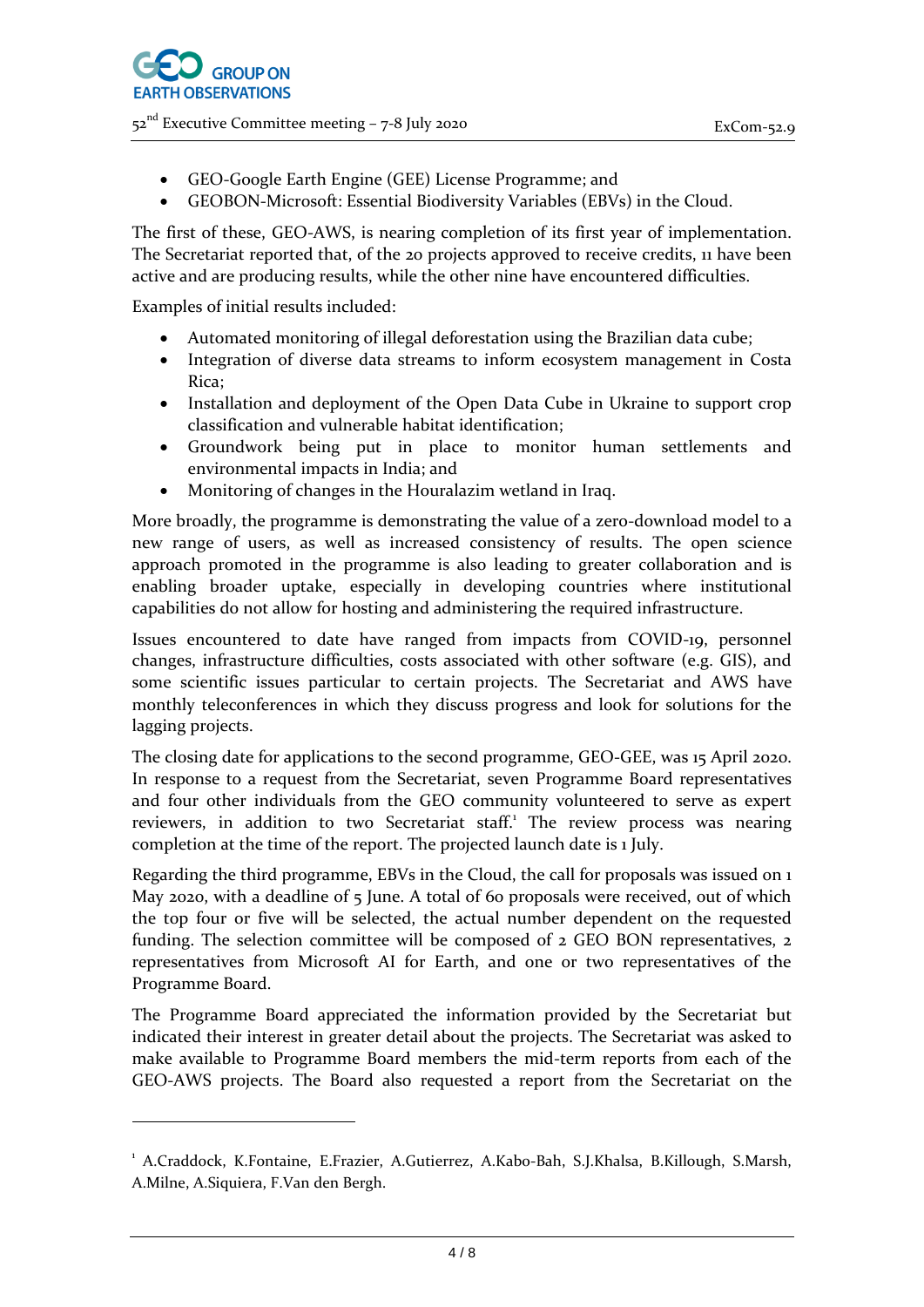

lessons learned to date from the programmes and plans for transitioning the projects at the end of the programmes. Finally, the Programme Board requested that the Data Working Group consider looking into the potential for misuse of data collected from users of cloud computing services.

### **6 FOUNDATIONAL TASK WORKING GROUPS**

Since the  $16<sup>th</sup>$  Programme Board meeting in February 2020, the terms of reference for the four Working Groups were approved by the Executive Committee and the call for nominations was announced by the Secretariat. The response to this call greatly exceeded expectations: nominations and expressions of interest were received from more than 338 individuals from 47 GEO Members, 26 Participating Organizations, 5 Associates, and four individuals from non-Member countries.

The terms of reference of all four Working Groups require that members be nominated by a GEO Principal or by the Programme Board. In cases of individuals expressing interest in nomination, the Secretariat referred them to their GEO Principal. By the end of the nomination deadline, 302 individuals had received nominations.<sup>2</sup> Those not able to obtain a nomination from a GEO Principal are being referred to other GEO Work Programme activities or are being placed on a waiting list until the Working Groups are established and their capacity to accept additional members is determined.

The distribution of members across the Working Groups is as follows:

| Capacity Development Working Group                   | 53 |  |
|------------------------------------------------------|----|--|
| Climate Change Working Group                         | 95 |  |
| Disaster Risk Reduction Working Group                | 90 |  |
| Data Working Group                                   | 64 |  |
| The regional distribution of members is shown below: |    |  |
| Africa                                               | רר |  |

| .            | ,,, |
|--------------|-----|
| Americas     | 115 |
| Asia-Oceania | 37  |
| <b>CIS</b>   | 3   |
| Europe       | Q2  |

-

The first teleconferences of the four Working Groups were held in the period between 26 May and 9 June. Some common elements, including introductory presentations on GEO, use of subgroups, co-chair election procedures, etc., were used across the Working Groups, while other elements were specific. Three of the four Working Groups chose to hold two initial teleconferences to maximize participation in various time zones. Follow-

<sup>&</sup>lt;sup>2</sup> The numbers are derived from Programme Board document PB-17.06 and were valid at the time of preparation. The current numbers may have changed slightly due to several Programme Board nominations and other adjustments.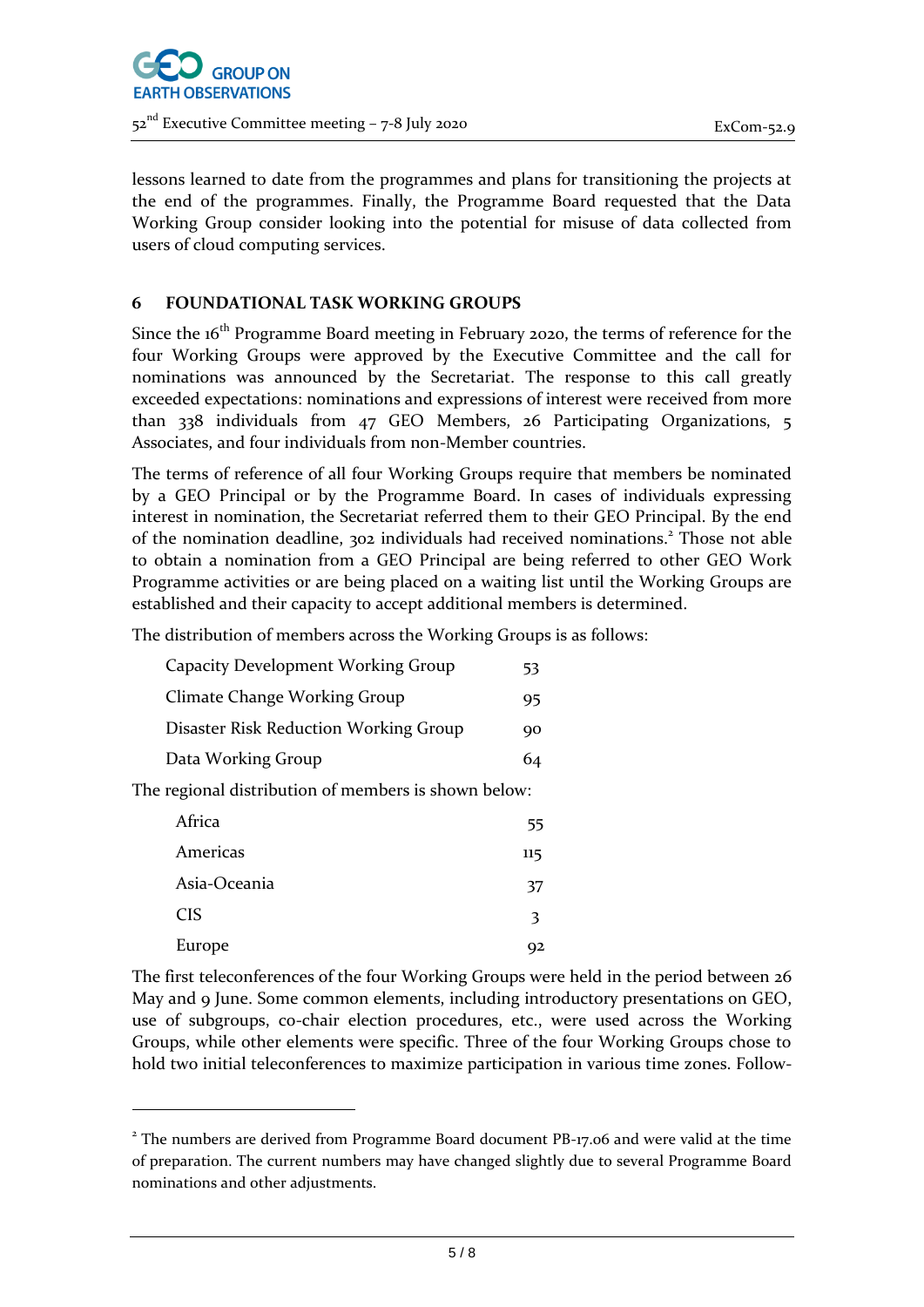

up questionnaires were used to gather additional data about participants to share with the groups, gauge interest in subgroups, and request self-nominations as co-chairs.

A key decision item before the Programme Board at this meeting concerned the participation of individuals from commercial sector organizations. At its  $16<sup>th</sup>$  meeting, the Programme Board inserted into the terms of reference of each Working Group a limit on the number of commercial sector members to a maximum of two. The rationale for the limit was to manage potential risks of undue influence on the Working Groups should be number of commercial sector members be excessive. At the time, the number of nominations which would be received was not known and, based on the experience of the previous Paris Agreement and Disaster Risk Reduction subgroups, might have been in the order of 10 to 20. At the end of the nomination period, the actual number of nominations by GEO Principals of individuals associated with commercial sector organizations was as follows (percentages are out of the total number of nominations by GEO Principals):

| Capacity Development Working Group    | 8  | $15\%$ |
|---------------------------------------|----|--------|
| Climate Change Working Group          | 5. | $5\%$  |
| Disaster Risk Reduction Working Group | a  | $10\%$ |
| Data Working Group                    |    | 8%     |

The Secretariat proposed that the limit be raised to 10 per Working Group, which would allow for all nominations to be accepted while retaining a common limit. The Programme Board discussed the merits of a numeric limit versus a percentage limit, but a consensus emerged to remove the limit entirely. The Board came to the view that the risks from commercial sector involvement were low and could be managed by the Working Group co-chairs and the Secretariat coordinators. The Programme Board also asked that the Secretariat monitor commercial sector involvement and raise any issues that might arise to the Board.

# **7 GEO SUBGROUPS AND ENGAGEMENT TEAMS**

The Programme Board received reports from its four subgroups, which have continued to function to varying degrees during the pandemic.

The Private Sector Engagement Subgroup reported that they had met twice and had discussed their terms of reference and initial work priorities. Draft terms of reference were presented and were approved by the Programme Board without changes (see Annex A). The terms of reference include the request from the Executive Committee regarding attention to small, medium and micro-sized enterprises (SMMEs). Regarding work priorities, the subgroup noted that while the "private sector" in GEO includes all non-governmental organizations, the initial focus would be on the commercial sector. There was agreement that the group would focus on concrete activities to support GEO and the GEO Work Programme in particular, rather than on preparing documents. The work would be informed by existing studies and lessons learned from the GEO community. Some specific activity proposals are currently under consideration within the subgroup.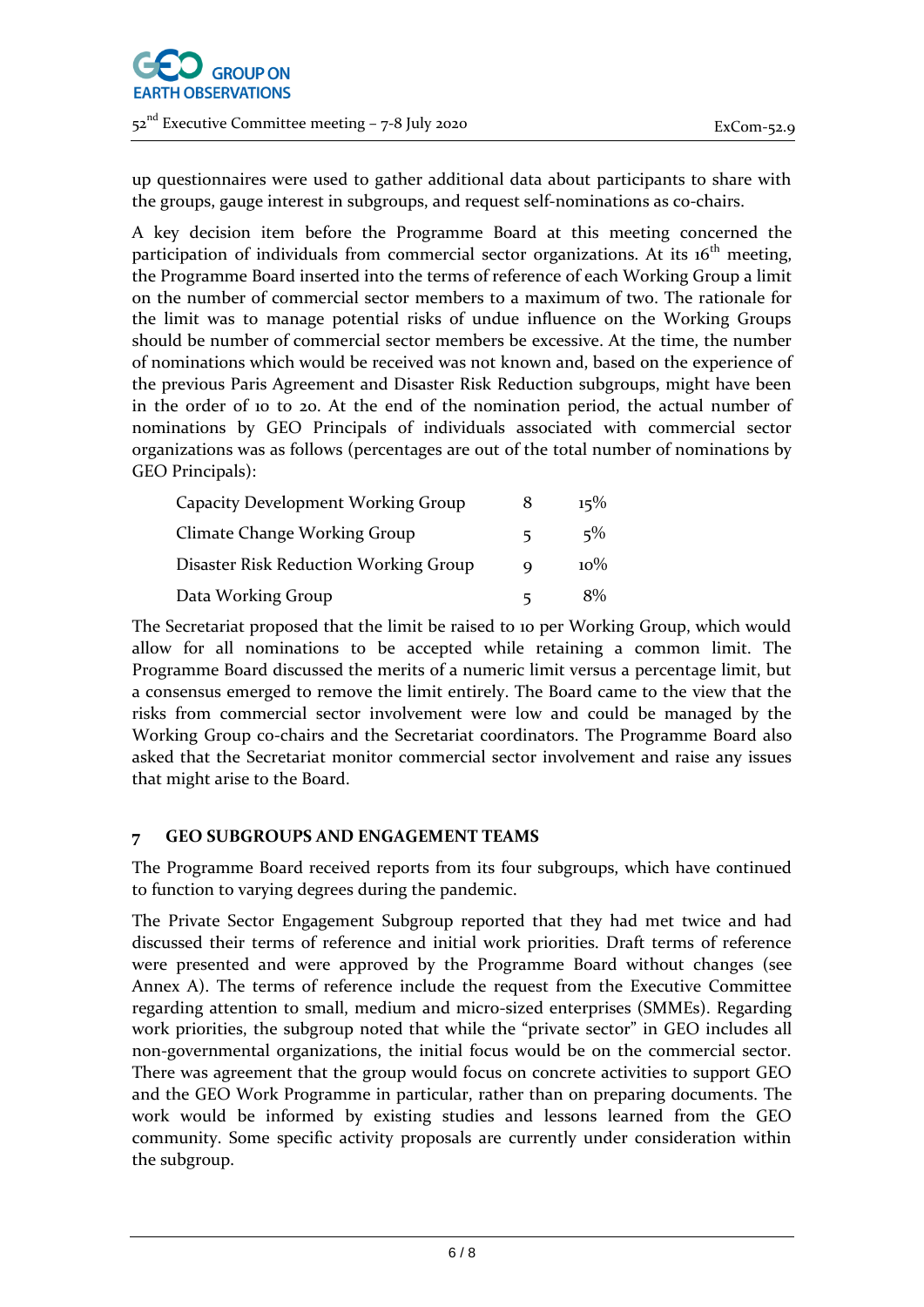

52 nd Executive Committee meeting – 7-8 July <sup>2020</sup> ExCom-52.9

The Urban Resilience Subgroup reported that they had held three teleconferences since their new terms of reference were approved at the  $16<sup>th</sup>$  Programme Board meeting. Subgroup members have taken steps to engage external organizations active on urban issues, including the European Innovation Partnership on Smart Cities and Communities (EIP-SCC) and the Global Resilient Cities Network. One of the aims is to include representatives of these other initiatives as part of the subgroup, which has already happened in the case of EIP-SCC. The Subgroup is also working to include representatives of the key urban-related GEO Work Programme activities, of which GEO Human Planet is already participating actively. Regarding a proposed exchange of letters between the GEO Secretariat and UN-Habitat, this process has been put on hold for now due to UN-Habitat accepting letters only if they are related to COVID-19 or direct funding. In the meantime, GEO and UN-Habitat, among others, are continuing development of an Earth observations toolkit for SDG 11 (Sustainable Cities and Communities). The toolkit is intended to be integrated into both the UN-Habitat portal and the GEO Knowledge Hub. Linkages between urban resilience and disaster risk reduction (DRR) activities have been facilitated by the GEO Secretariat, including potential contributions of Subgroup members to the UN Global Assessment Report on DRR. Subgroup members and the Secretariat have also been active in developing a new GEO Community Activity on Climate Change Impacts on World Heritage Cities. This activity has been developed by Greece and, with the support of the Secretariat, has the support of the World Heritage Centre of the UN Educational, Scientific and Cultural Organization (UNESCO). A call for additional participants in the new Community Activity was announced during the GEO Symposium.

The Equality, Diversity and Inclusion (EDI) Subgroup reported that they had held their first teleconference in mid-May. Following a call to Regional GEOs to increase the diversity of Subgroup members, five additional nominations were received, four from Africa and one from the United States. The Subgroup has begun to collect and analyse available datasets on GEO participation, including GEO Work Programme participants, Working Group nominations, GEO Principals and Alternates, GEO Symposium participants, and data from the recruitment of previous GEO Directors. Subgroup members also drafted questions related to gender, professional status, ethnicity, nationality, caring responsibilities, and impairments for inclusion in the 2020 GEO Symposium survey.

The chair of the Awards Subgroup reported that the 2020 Awards process would be launched during the opening session of the GEO Symposium. It would follow the same process as the previous year.

The Programme Board also discussed the role of the Engagement Teams which had been set up at the  $16<sup>th</sup>$  meeting. Noting that the teams were delayed in starting due to the pandemic and to the focus on the Symposium planning, the Programme Board agreed that the teams should play an important role this year. The Secretariat was asked to propose a set questions to guide Engagement Team interaction with the GEO Flagships and Initiatives. Once consensus is reached on the questions, calls will be scheduled with the leads of each of the Flagships and Initiatives, Engagement Team members, and the Secretariat.